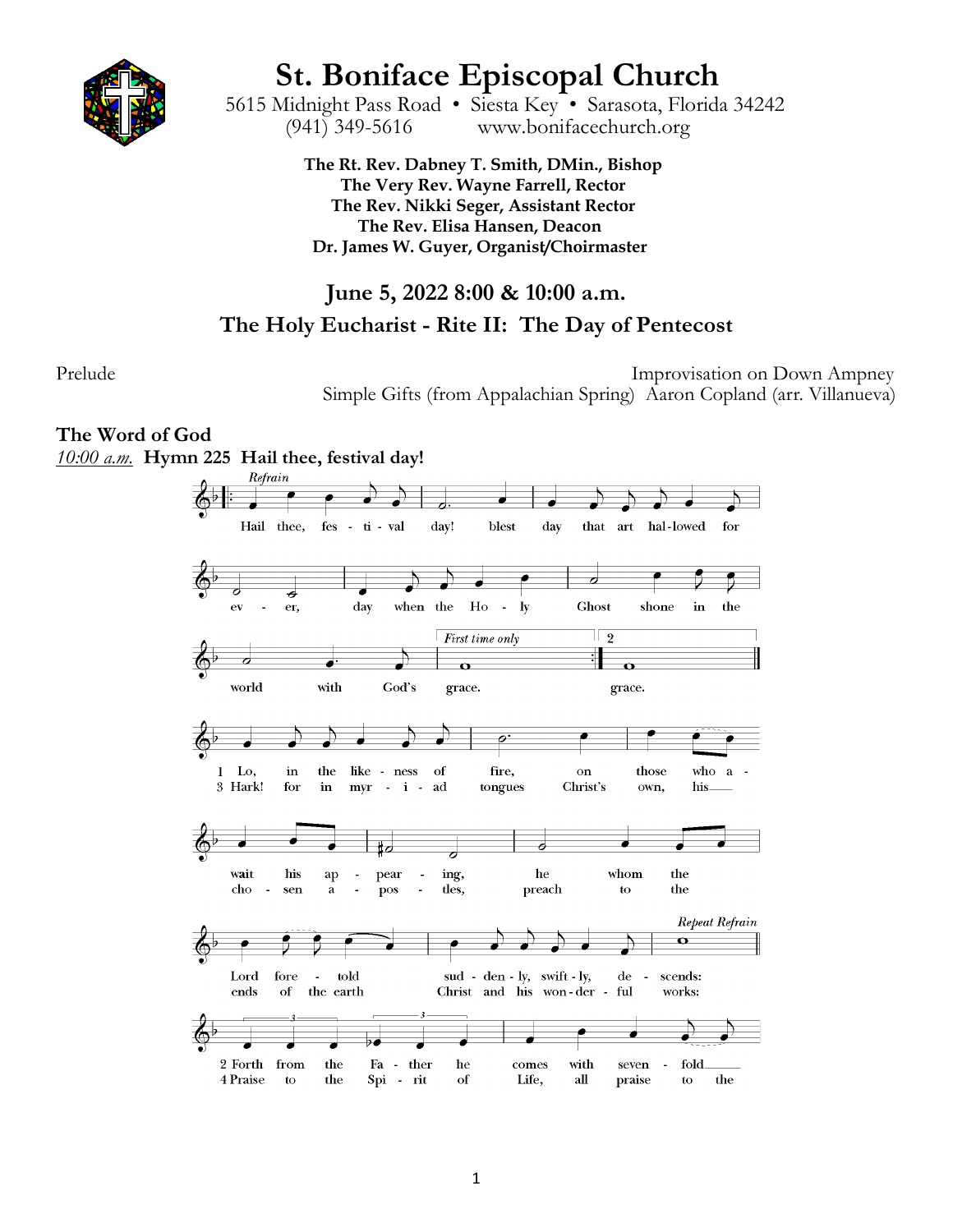

The refrain may be sung once by choir alone and repeated by all. The stanzas may be sung by choir alone, alternately by contrasted groups, or by all.



*Celebrant* Almighty God, to you all hearts are open, all desires known, and from you no secrets are hid: Cleanse the thoughts of our hearts by the inspiration of your Holy Spirit, that we may perfectly love you, and worthily magnify your holy Name; through Christ our Lord. **Amen.**

#### **Song of Praise S-236**

**Glory to you, Lord God of our fathers; you are worthy of praise; glory to you. Glory to you for the radiance of your holy Name; we will praise you and highly exalt you for ever.**

**Glory to you in the splendor of your temple; on the throne of your majesty, glory to you. Glory to you, seated between the Cherubim; we will praise you and highly exalt you for ever.**

**Glory to you, beholding the depths; in the high vault of heaven, glory to you. Glory to you, Father, Son, and Holy Spirit; we will praise you and highly exalt you for ever.**

| The Collect of the Day |  |  |  |
|------------------------|--|--|--|
|------------------------|--|--|--|

| Officiant             | People             | Officiant    |
|-----------------------|--------------------|--------------|
| The Lord be with you. | And also with you. | Let us pray. |

*Celebrant* Almighty God, on this day you opened the way of eternal life to every race and nation by the promised gift of your Holy Spirit: Shed abroad this gift throughout the world by the preaching of the Gospel, that it may reach to the ends of the earth; through Jesus Christ our Lord, who lives and reigns with you, in the unity of the Holy Spirit, one God, for ever and ever.



#### **The Lessons**

**Acts 2:1-21** When the day of Pentecost had come, they were all together in one place. And suddenly from heaven there came a sound like the rush of a violent wind, and it filled the entire house where they were sitting. Divided tongues, as of fire, appeared among them, and a tongue rested on each of them. All of them were filled with the Holy Spirit and began to speak in other languages, as the Spirit gave them ability. Now there were devout Jews from every nation under heaven living in Jerusalem. And at this sound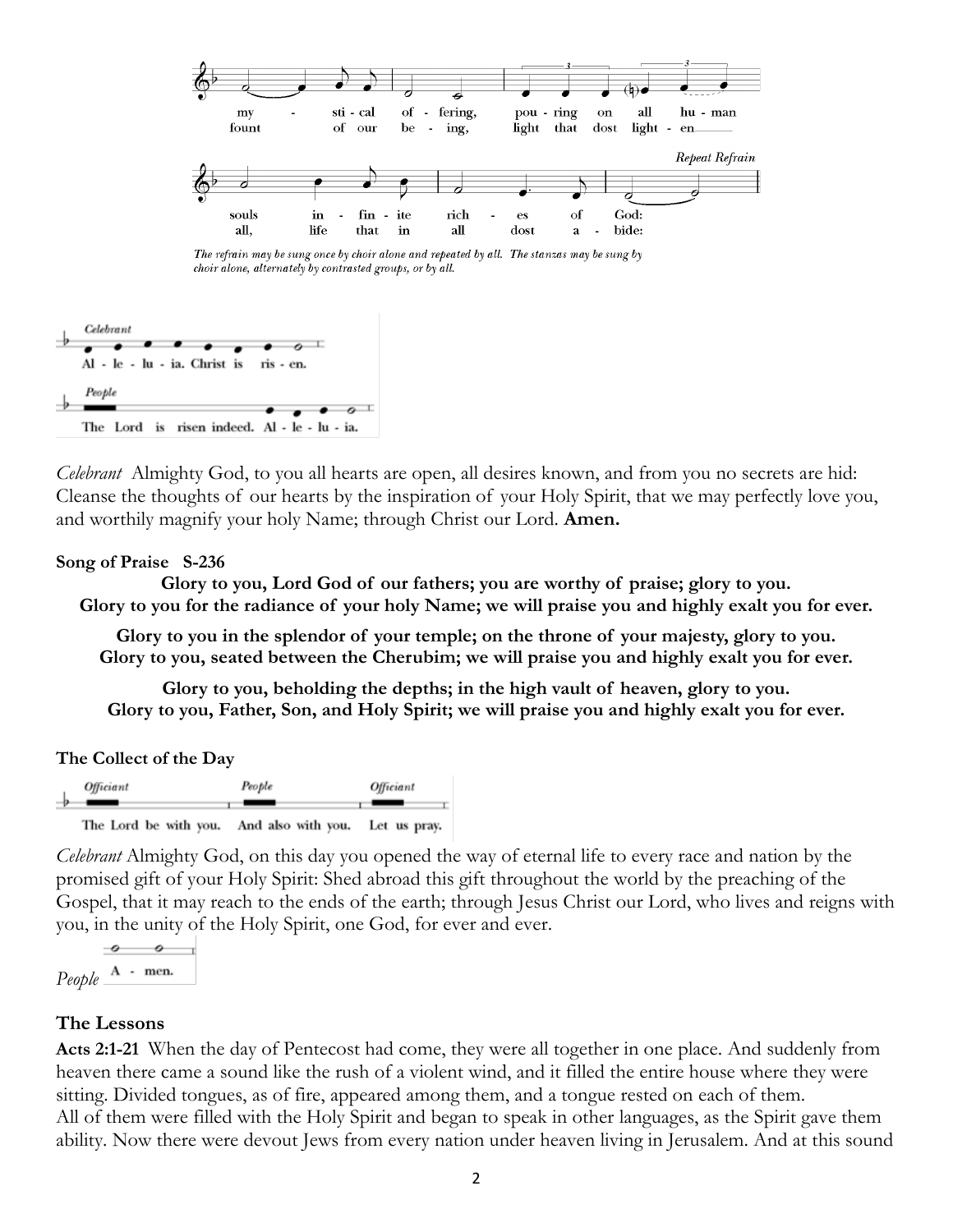the crowd gathered and was bewildered, because each one heard them speaking in the native language of each. Amazed and astonished, they asked, "Are not all these who are speaking Galileans? And how is it that we hear, each of us, in our own native language? Parthians, Medes, Elamites, and residents of Mesopotamia, Judea and Cappadocia, Pontus and Asia, Phrygia and Pamphylia, Egypt and the parts of Libya belonging to Cyrene, and visitors from Rome, both Jews and proselytes, Cretans and Arabs– in our own languages we hear them speaking about God's deeds of power."

All were amazed and perplexed, saying to one another, "What does this mean?" But others sneered and said, "They are filled with new wine." But Peter, standing with the eleven, raised his voice and addressed them, "Men of Judea and all who live in Jerusalem, let this be known to you, and listen to what I say. Indeed, these are not drunk, as you suppose, for it is only nine o'clock in the morning.

No, this is what was spoken through the prophet Joel: 'In the last days it will be, God declares, that I will pour out my Spirit upon all flesh, and your sons and your daughters shall prophesy, and your young men shall see visions, and your old men shall dream dreams. Even upon my slaves, both men and women, in those days I will pour out my Spirit; and they shall prophesy.

And I will show portents in the heaven above and signs on the earth below, blood, and fire, and smoky mist. The sun shall be turned to darkness and the moon to blood, before the coming of the Lord's great and glorious day. Then everyone who calls on the name of the Lord shall be saved.'"

The Word of the Lord. **Thanks be to God.**

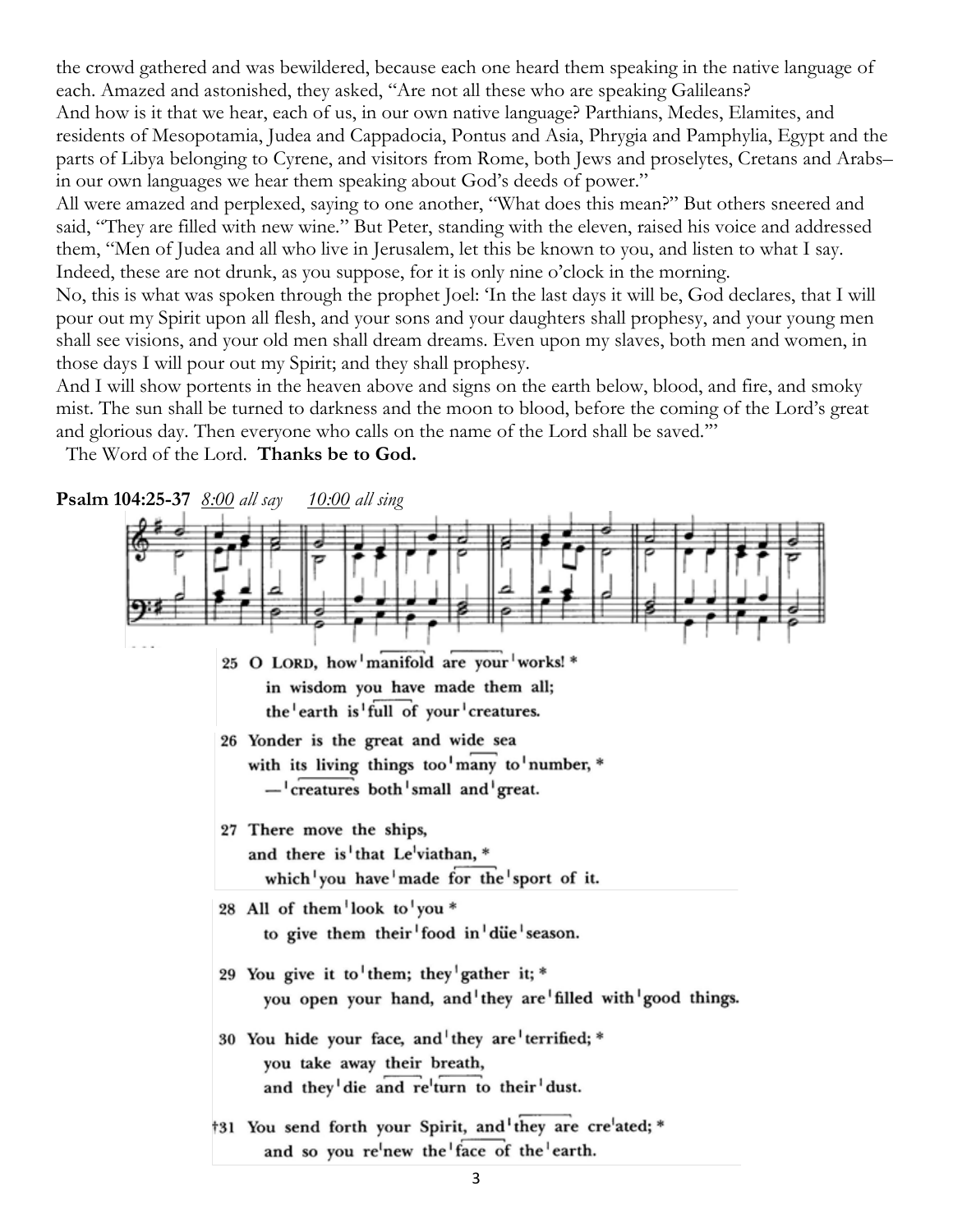32 May the glory of the LORD en'dure for ever;\* may the LORD re<sup>l</sup>ioice in all his works. 33 He looks at the earth and it trembles; \* he touches the mountains and they smoke. 34 I will sing to the LORD as long as I'live; \* I will praise my God while I have my being. 35 May these words of mine please him; \* I will re<sup>l</sup>joice in the LORD. 36 Let sinners be consumed out of the earth, \* and the wicked be no more. 37 Bless the LORD, O my soul. \* - Halle'lü'jah!

**Romans 8:14-17** All who are led by the Spirit of God are children of God. For you did not receive a spirit of slavery to fall back into fear, but you have received a spirit of adoption. When we cry, "Abba! Father!" it is that very Spirit bearing witness with our spirit that we are children of God, and if children, then heirs, heirs of God and joint heirs with Christ-- if, in fact, we suffer with him so that we may also be glorified with him. The Word of the Lord. **Thanks be to God.**

*10:00* **Hymn 516 Come down, O Love divine**

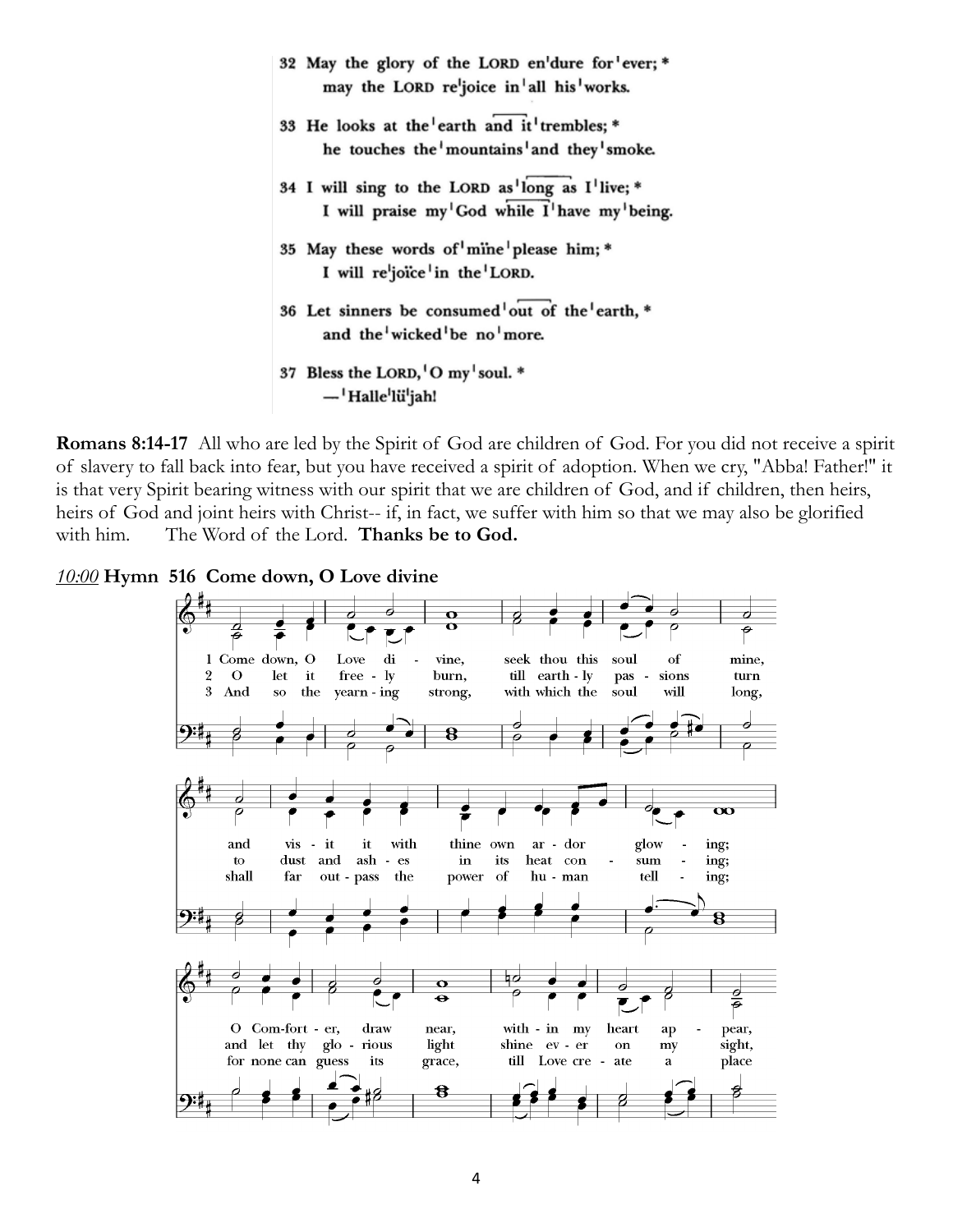

*Gospeller* The Holy Gospel of our Savior Jesus Christ according to John. *The Rev. Charles Kiblinger People* **Glory to you, Lord Christ.**

**John 14:8-17, 25-27** Philip said to Jesus, "Lord, show us the Father, and we will be satisfied." Jesus said to him, "Have I been with you all this time, Philip, and you still do not know me? Whoever has seen me has seen the Father. How can you say, `Show us the Father'? Do you not believe that I am in the Father and the Father is in me? The words that I say to you I do not speak on my own; but the Father who dwells in me does his works. Believe me that I am in the Father and the Father is in me; but if you do not, then believe me because of the works themselves. Very truly, I tell you, the one who believes in me will also do the works that I do and, in fact, will do greater works than these, because I am going to the Father. I will do whatever you ask in my name, so that the Father may be glorified in the Son. If in my name you ask me for anything, I will do it.

"If you love me, you will keep my commandments. And I will ask the Father, and he will give you another Advocate, to be with you forever. This is the Spirit of truth, whom the world cannot receive, because it neither sees him nor knows him. You know him, because he abides with you, and he will be in you." "I have said these things to you while I am still with you. But the Advocate, the Holy Spirit, whom the Father will send in my name, will teach you everything, and remind you of all that I have said to you. Peace I leave with you; my peace I give to you. I do not give to you as the world gives. Do not let your hearts be troubled, and do not let them be afraid." The Gospel of the Lord. **Praise to you Lord Christ.**

**The Sermon** *The Rev. Canon Edward Copland*

### **The Renewal of Baptismal Vows**

*Celebrant* Do you reaffirm your renunciation of evil and renew your commitment to Jesus Christ? *People* **I do.**

*Celebrant* Do you believe in God the Father?

*People* **I believe in God, the Father almighty, creator of heaven and earth.**

*Celebrant* Do you believe in Jesus Christ, the Son of God?

*People* **I believe in Jesus Christ, his only Son, our Lord. He was conceived by the power of the Holy Spirit**

**and born of the Virgin Mary. He suffered under Pontius Pilate, was crucified, died, and was buried. He descended to the dead. On the third day he rose again. He ascended into heaven, and is seated at the right hand of the Father. He will come again to judge the living and the dead.** *Celebrant* Do you believe in God the Holy Spirit?

*People* **I believe in the Holy Spirit, the holy catholic Church, the communion of saints, the forgiveness of sins, the resurrection of the body, and the life everlasting.**

*Celebrant* Will you continue in the apostles' teaching and fellowship, in the breaking of bread, and in the prayers?

*People* **I will, with God's help.**

*Celebrant* Will you persevere in resisting evil, and, whenever you fall into sin, repent and return to the Lord?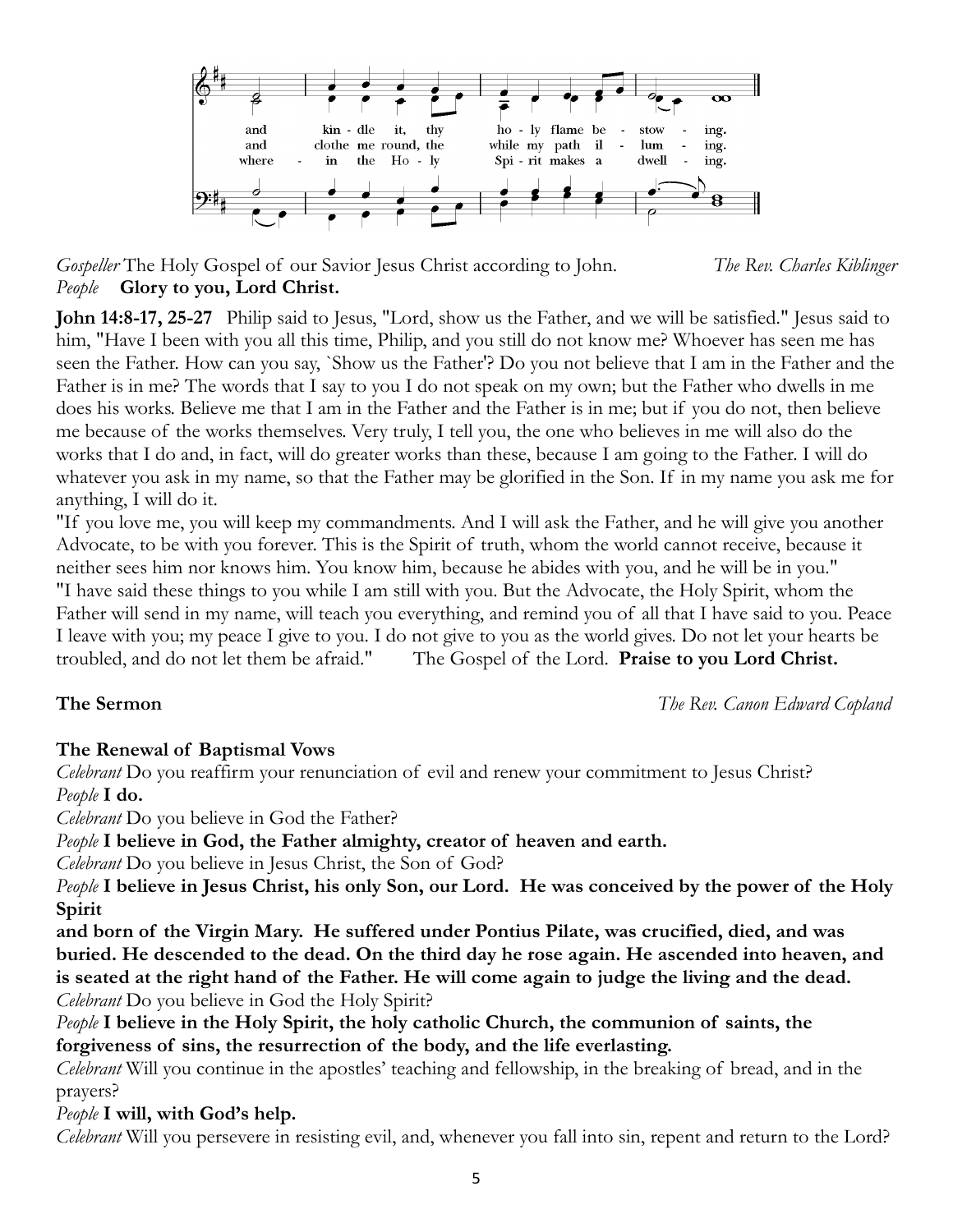### *People* **I will, with God's help.**

*Celebrant* Will you proclaim by word and example the Good News of God in Christ?

#### *People* **I will, with God's help.**

*Celebrant* Will you seek and serve Christ in all persons, loving your neighbor as yourself?

### *People* **I will, with God's help.**

*Celebrant* Will you strive for justice and peace among all people, and respect the dignity of every human being?

### *People* **I will, with God's help.**

*Celebrant* May Almighty God, the Father of our Lord Jesus Christ, who has given us a new birth by water and the Holy Spirit, and bestowed upon us the forgiveness of sins, keep us in eternal life by his grace, in Christ Jesus our Lord. Amen.

### *10:00 am* **Hymn 507 Praise the Spirit in creation (vs 1-3)**

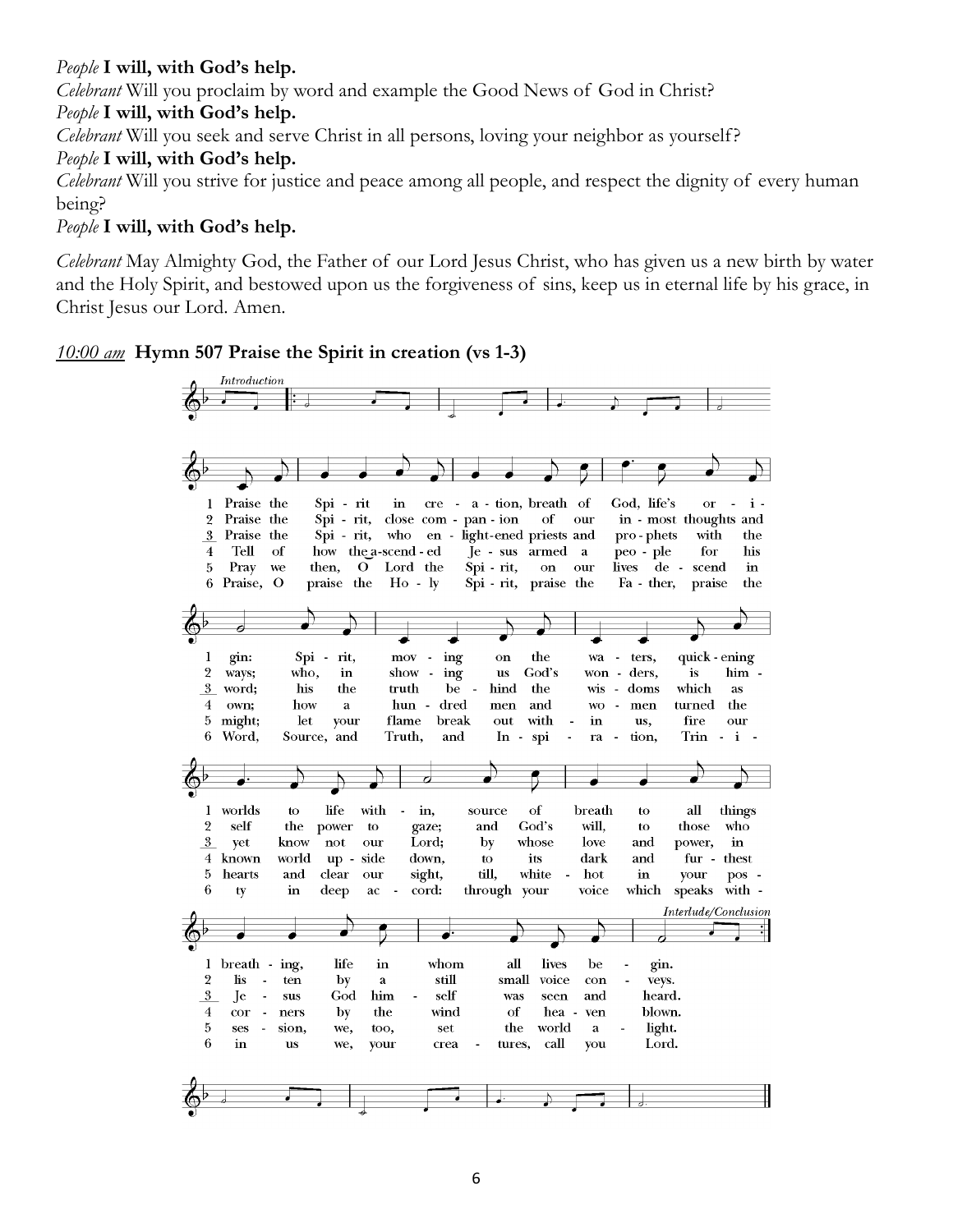#### **The Prayers of the People**

For the church, and for all the people of God, that we may by the Spirit, bear witness to Christ's resurrection, we pray: **Come, Holy Spirit.**

For our world, that the peace of the risen Christ heal the wounds of injustice and exploitation, and for those who lead the nations, we pray: **Come, Holy Spirit.**

That people everywhere may be drawn together in truth by the Spirit and come to rejoice in their different gifts and points of view, we pray: **Come, Holy Spirit.**

For those weighed down, suffering or burdened by illness, that they may be healed, we pray: **Come, Holy Spirit.**

#### *Intercessions may be offered*

In thanksgiving for the departed, for all who have witnessed to God's love by the Spirit, and for the grace to be faithful in our day, we pray: **Come, Holy Spirit.**

*Celebrant* O God, who on this day taught the hearts of your faithful people by sending to them the light of your Holy Spirit: Grant us by the same Spirit to have a right judgment in all things, and evermore to rejoice in his holy comfort; through Jesus Christ your Son our Lord, who lives and reigns with you, in the unity of the Holy Spirit, one God, for ever and ever. Amen.

### **The Peace**

*Celebrant* The peace of the Lord be always with you. *People* **And also with you.** *Greet one another with a nod, or a bow, in the name of the Lord.*

Welcome

# **The Holy Communion**

*Celebrant* Offer to God a sacrifice of thanksgiving, and make good your vows to the Most High.

### *8:00 a.m.* Offertory **Hymn 516 Come down, O Love divine** *(see page 4-5)*

*10:00 a.m.* Offertory Come, Holy Ghost *Bruce Neswick* 

*Come, Holy Ghost, Creator blest, And in our hearts take up thy rest. Come with thy grace and heavenly aid To fill the the hearts, The hearts which thou hast made. O Comforter to thee we cry. Thou heav'nly gift of God most high; Thou fount of Life, and fire of Love, And sweet anointing from above. O Holy Ghost through thee alone Know we the Father and the Son; Be this our firm unchanging creed, That thou dost from them both proceed. Praise we the Lord, Father and Son, And Holy Spirit with them one; And may the Son on us bestow All gifts that from the Spirit flow. All gifts that from the Spirit flow. Alleluia.*

**Presentation Hymn 507 Praise the Spirit in creation (vs 4-6)** *(see page 6)*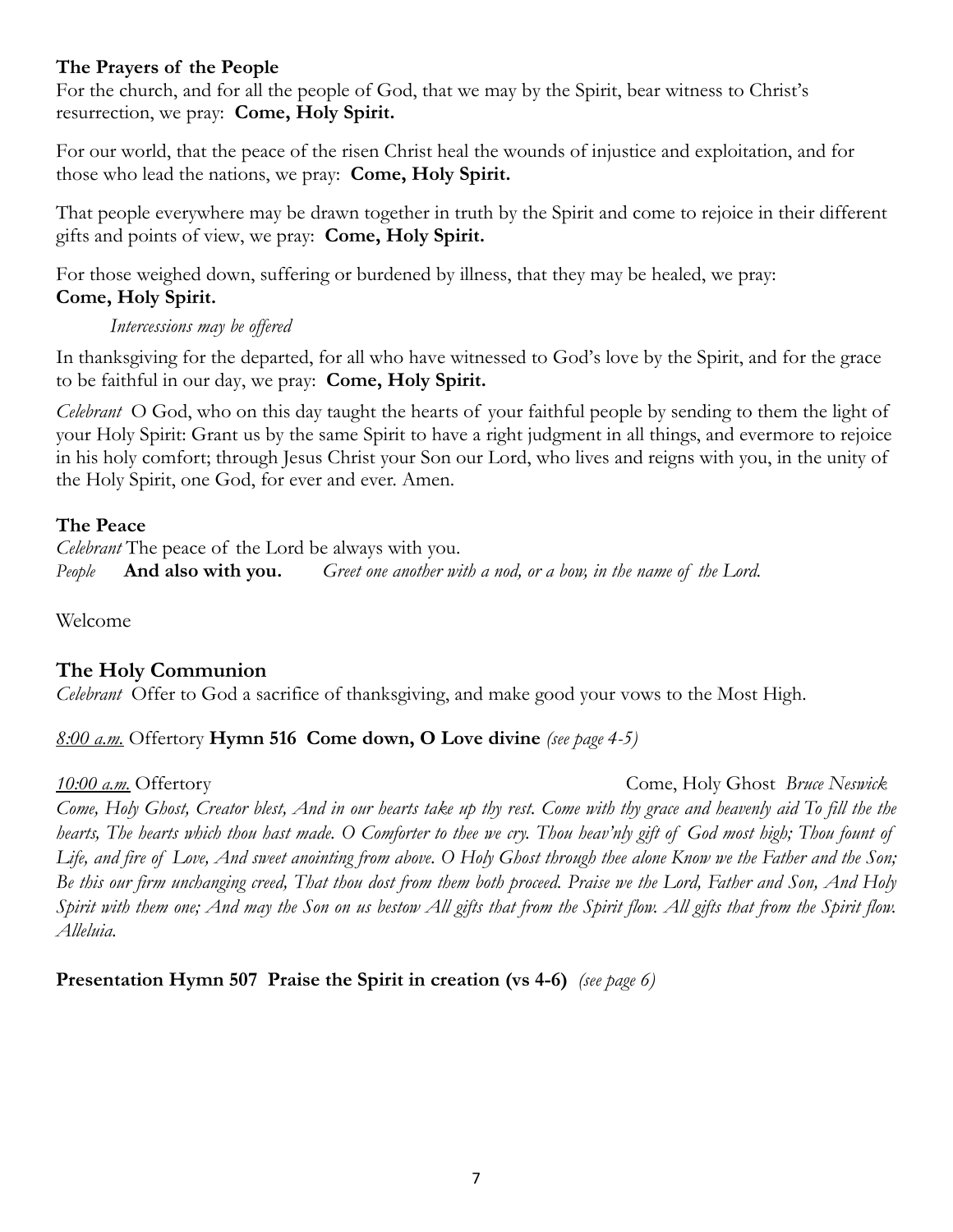#### **The Great Thanksgiving** Eucharistic Prayer A



*Celebrant* It is right, and a good and joyful thing, always and everywhere to give thanks to you, Father Almighty, Creator of heaven and earth.

Through Jesus Christ our Lord. In fulfillment of his true promise, the Holy Spirit came down [on this day] from heaven, lighting upon the disciples, to teach them and to lead them into all truth; uniting peoples of many tongues in the confession of one faith, and giving to your Church the power to serve you as a royal priesthood, and to preach the Gospel

to all nations.

Therefore we praise you, joining our voices with Angels and Archangels and with all the company of heaven, who for ever sing this hymn to proclaim the glory of your Name:

#### **Sanctus S-129**



*Celebrant* Holy and gracious Father: In your infinite love you made us for yourself; and, when we had fallen into sin and become subject to evil and death, you, in your mercy, sent Jesus Christ, your only and eternal Son, to share our human nature, to live and die as one of us, to reconcile us to you, the God and Father of all.

He stretched out his arms upon the cross, and offered himself in obedience to your will, a perfect sacrifice for the whole world.

On the night he was handed over to suffering and death, our Lord Jesus Christ took bread; and when he had given thanks to you, he broke it, and gave it to his disciples, and said, "Take, eat: This is my Body, which is given for you. Do this for the remembrance of me."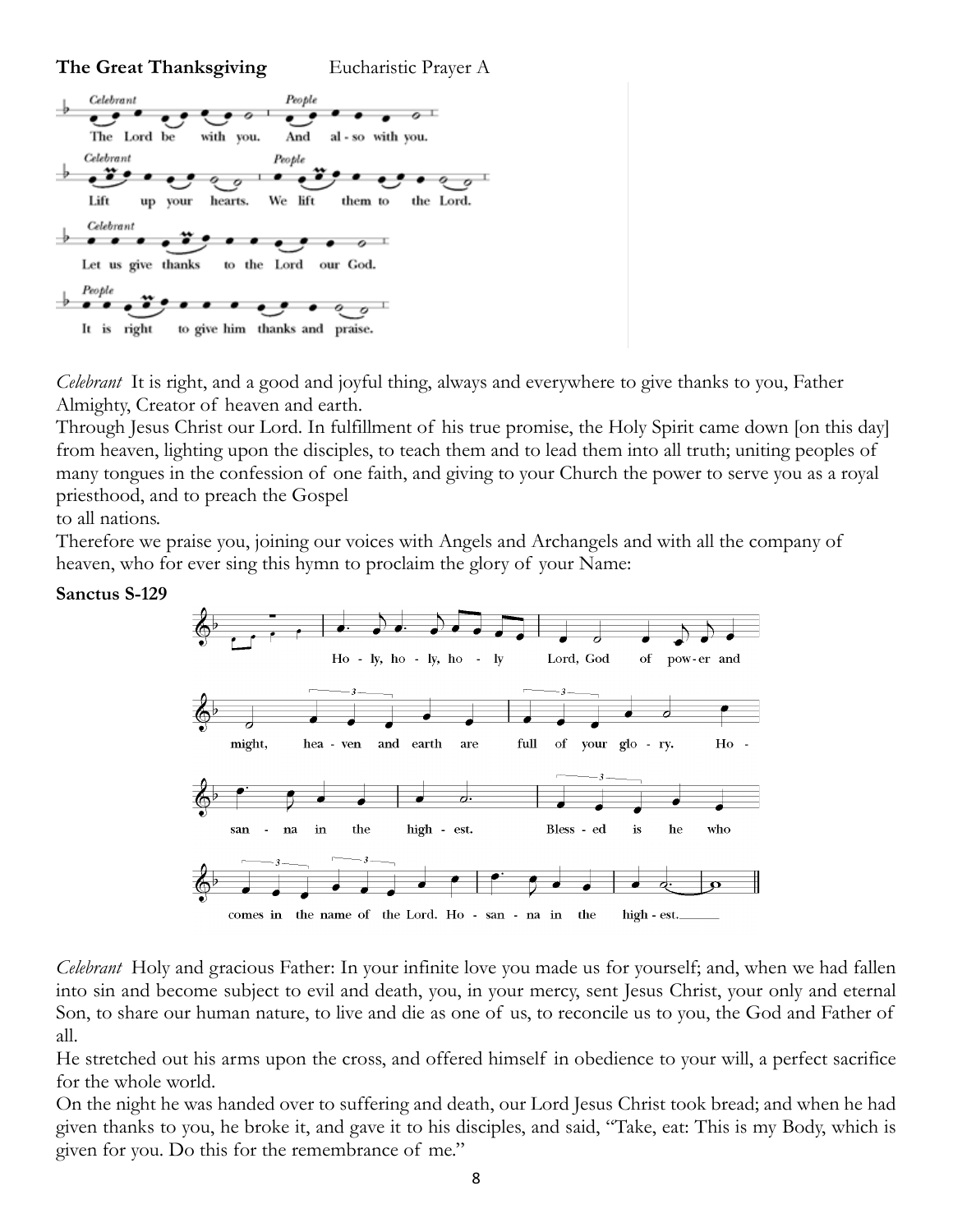After supper he took the cup of wine; and when he had given thanks, he gave it to them, and said, "Drink this, all of you: This is my Blood of the new Covenant, which is shed for you and for many for the forgiveness of sins. Whenever you drink it, do this for the remembrance of me."

#### Therefore we proclaim the mystery of faith, *Celebrant and People* **Christ has died. Christ is risen. Christ will come again.**

#### *The Celebrant continues*

We celebrate the memorial of our redemption, O Father, in this sacrifice of praise and thanksgiving. Recalling his death, resurrection, and ascension, we offer you these gifts. Sanctify them by your Holy Spirit to be for your people the Body and Blood of your Son, the holy food and drink of new and unending life in him. Sanctify us also that we may faithfully receive this holy Sacrament, and serve you in unity, constancy, and peace; and at the last day bring us with all your saints into the joy of your eternal kingdom.

All this we ask through your Son Jesus Christ. By him, and with him, and in him, in the unity of the Holy Spirit all honor and glory is yours, Almighty Father, now and for ever. **Amen.**

### **The Lord's Prayer**

*8:00 a.m.* And now, as our Savior Christ has taught us, we are bold to say,

*People* **Our Father, who art in heaven, hallowed be thy Name, thy kingdom come, thy will be done, on earth as it is in heaven. Give us this day our daily bread. And forgive us our trespasses, as we forgive those who trespass against us. And lead us not into temptation, but deliver us from evil. For thine is the kingdom, and the power, and the glory, for ever and ever. Amen.**

*10:00 am* As our Savior Christ has taught us, we now pray,

*People* **Our Father in heaven, hallowed be your Name, your kingdom come, your will be done, on earth as in heaven. Give us today our daily bread. Forgive us our sins, as we forgive those who sin against us. Save us from the time of trial, and deliver us from evil. For the kingdom, the power, and the glory are yours, now and for ever. Amen.**

### **The Breaking of the Bread**

*Celebrant* Alleluia. Christ our Passover is sacrificed for us. *People* **Therefore let us keep the feast. Alleluia.**

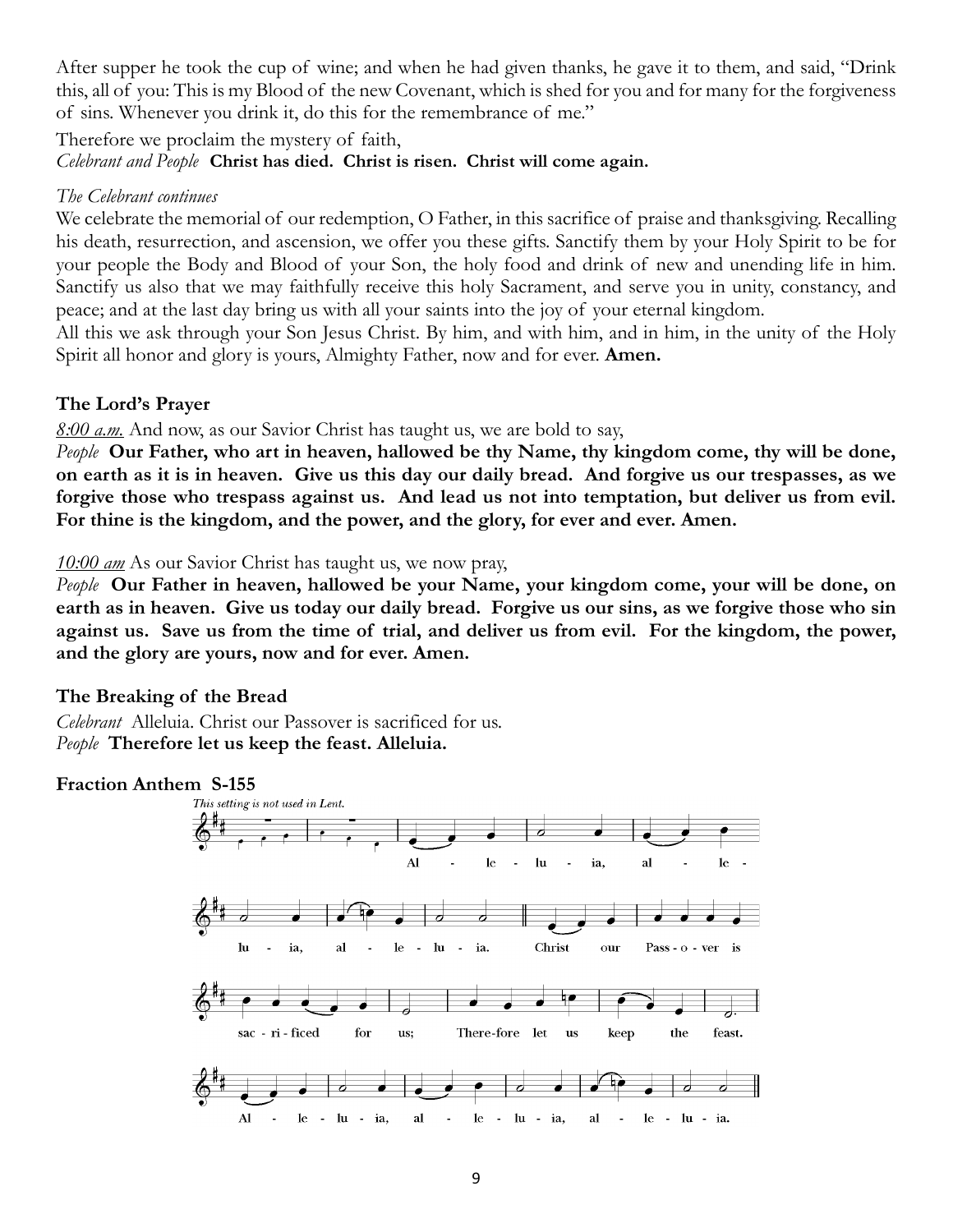*Celebrant* The Gifts of God for the People of God. To those who, due to this pandemic, are unable to eat and drink the Bread and Wine; I assure you that all of the benefits of this Holy Communion are received spiritually, even though the Sacrament is not received physically.

#### *People may pray* **A Prayer for Spiritual Communion**

Lord Jesus Christ, since I cannot now receive you sacramentally, I offer my praise and thanksgiving in communion with those who are receiving the blessed bread and cup at this Holy Eucharist. As I embrace you with all of my affections, send your body and blood to dwell spiritually in my life. Amen.

Communion Music: Listen, Sweet Dove *Katie Burk*

*Listen, sweet Dove unto my song, and spread thy golden wings in me; Hatching my tender heart so long, til it get wing and fly away with thee. The sun which once did shine alone hung down his head and wisht for night; when he beheld twelve sunnes for one, going about the world and giving light. Such glorious gifts thou didst bestow that earth did like a heav'n appear, the stars were coming down to know if they might mend their wages and serve here. Lord, though we change, thou art the same, the same sweet God of Love and Light; restore this day for thy great Name, unto its ancient and miraculous light.*



#### **Hymn 531 O Spirit of the living God**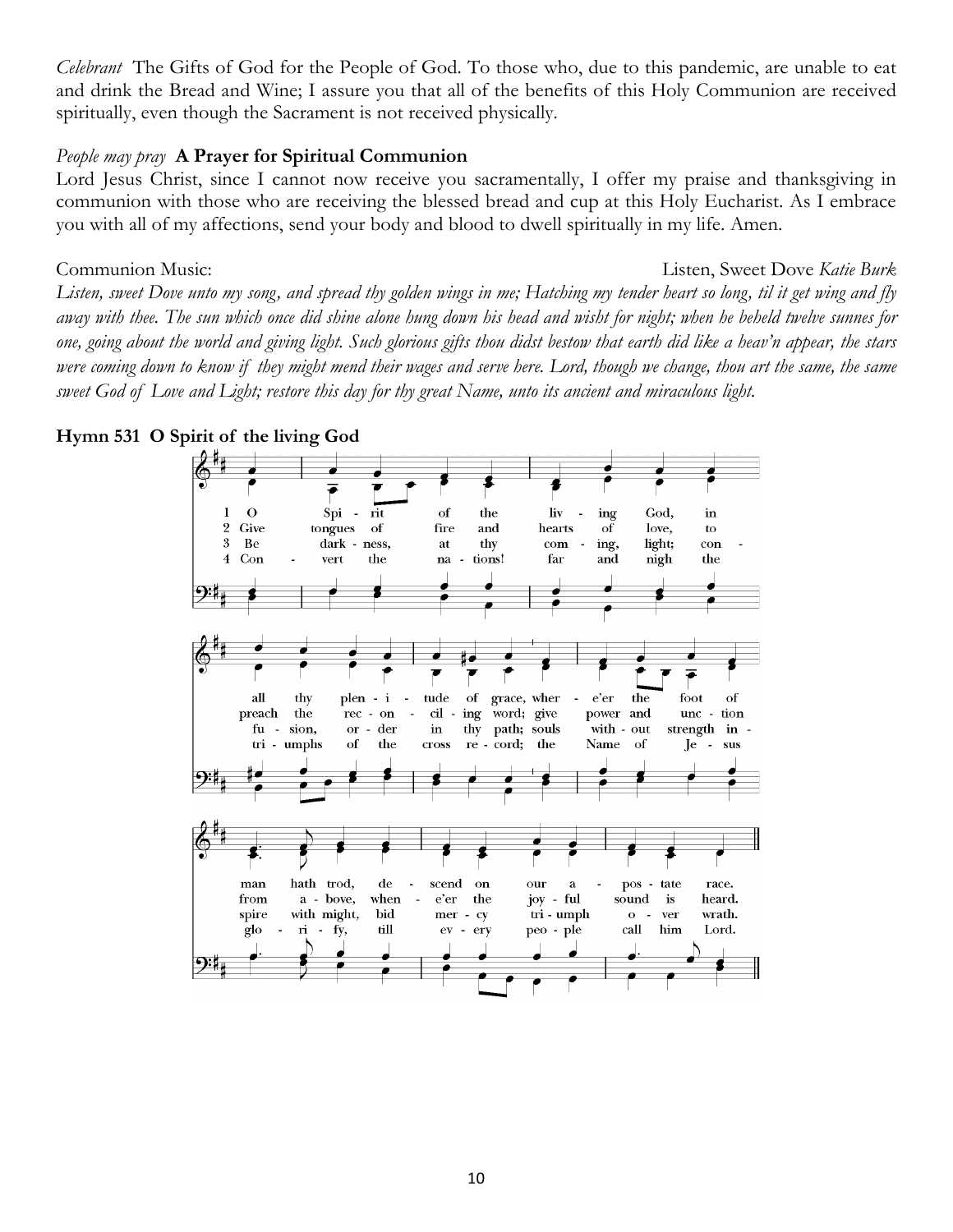

**Hymn 504 Come, Holy Ghost, our souls inspire**

*After Communion, the people stand as the Celebrant says* Let us pray.

*Celebrant and People* **Eternal God, heavenly Father, you have graciously accepted us as living members of your Son our Savior Jesus Christ, and you have fed us with spiritual food in the Sacrament of his Body and Blood. Send us now into the world in peace, and grant us strength and courage to love and serve you with gladness and singleness of heart; through Christ our Lord. Amen.**

*A Eucharistic Visitor may be sent out using these words:* We send you forth bearing the Gifts of God that those to whom you go may share with us in the communion of Christ's body and blood. *People* **We who are many are one body, because we all share one bread, one cup.**

**Blessing** *Celebrant* May the Spirit of truth lead you into all truth, giving you grace to confess that Jesus Christ is Lord, and to proclaim the wonderful works of God; and the blessing of God Almighty, the Father, the Son, and the Holy Spirit, be among you, and remain with you always. **Amen.**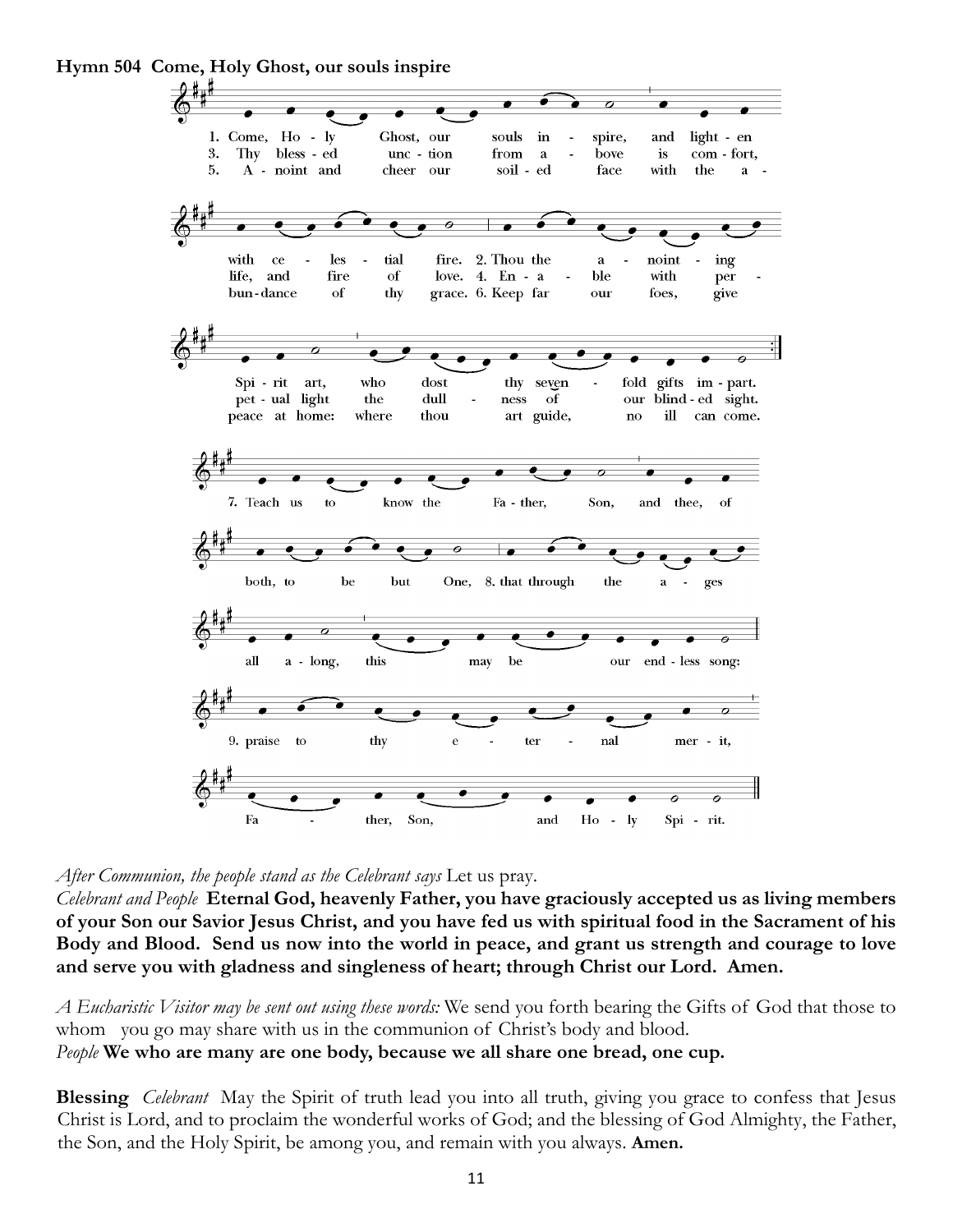#### **Dismissal**

*Celebrant* Let us go forth in the name of Christ, alleluia, alleluia. *People* **Thanks be to God, alleluia, alleluia.**

**Closing Hymn WLP 782 Gracious Spirit, give your servants**

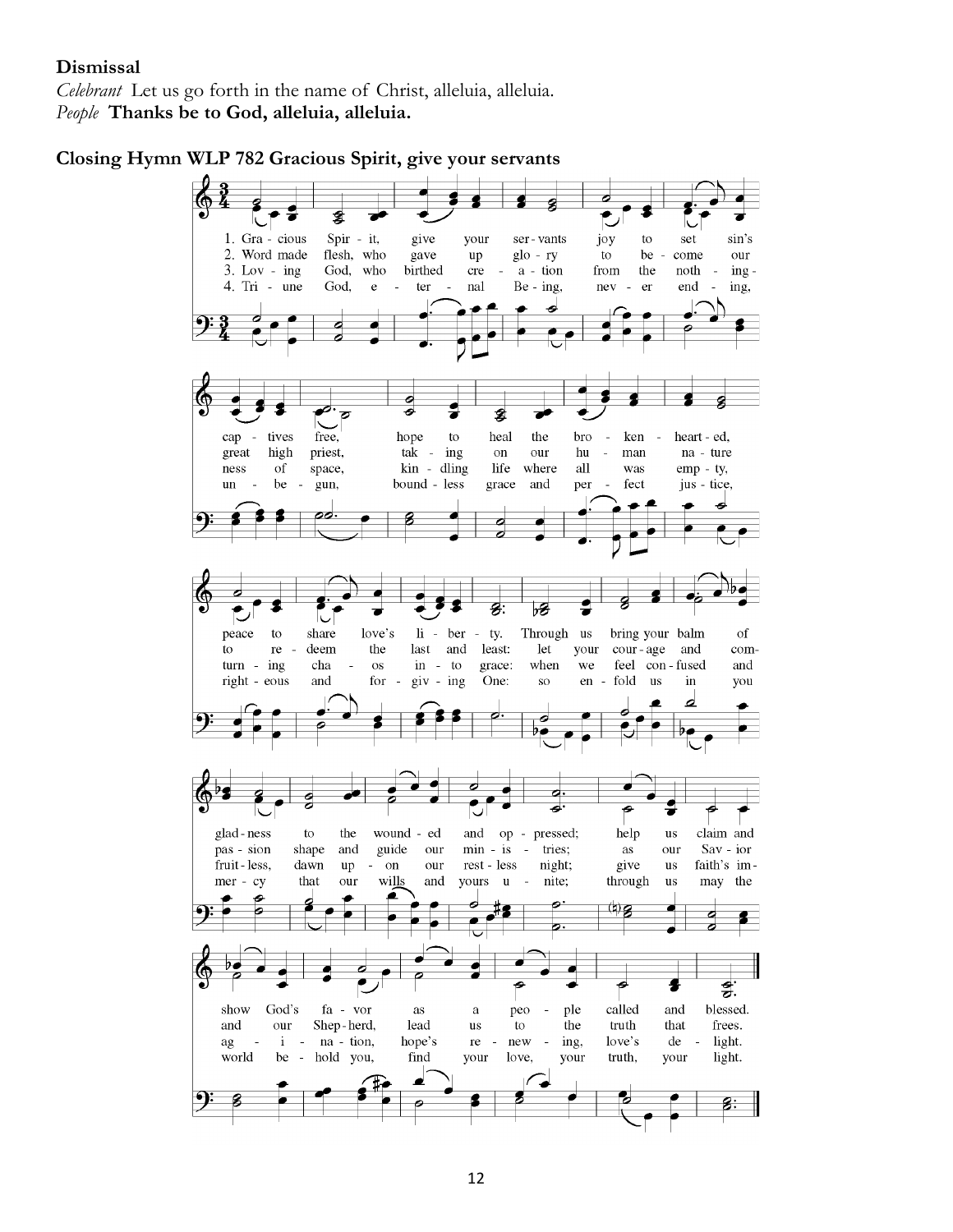*In Christ's love, St. Boniface Episcopal Church invites, welcomes, and includes all through worship, healing, teaching, fellowship, and service into our diverse, inclusive Christian community.*

**Today we welcome the following musicians who are assisting us in worship:**

| Trumpet 1: Isaac Atkinson*       | <i>Trumpet 2:</i> Ansel Norris |
|----------------------------------|--------------------------------|
| French Horn: Byron McCobb-Pratt* | Trombone: Caden Wolfe*         |
| <i>Tuba:</i> Samuel Powers*      | <i>Timpani:</i> Aaron Nix      |

\*The St. Boniface Friends of Music is pleased to present a (mostly) student brass quintet in honor of Pentecost Sunday. These students are featured as part of our **Young Artist Showcase** and are receiving scholarships for today's performance and leadership through music in worship. The Friends of Music hold annual auditions and appoint adjudicators to evaluate the auditions. This year's adjudicators chose 8 students out of nearly 30 applicants to receive scholarships for performances in the coming year. The Friends of Music are proud to be offering over \$7,000 in scholarship awards in the 2022-2023 season! These recipients will be featured in Sunday morning worship and in recitals paired with evensongs most months from September through May.

**Isaac Atkinson, trumpet** Isaac is a 17 year-old graduate of Sarasota High School. He studies with Kenneth Carter and has been playing trumpet for 6 years. He was in the school's marching band for all 4 years of high school, placed 4th at FMBC state championships and 1st at FFCC championships this year. He looks forward to continuing his trumpet studies in college.

**Byron McCobb-Pratt, French horn** Byron is 17 years old and will enter his senior year at Sarasota High School in August. He studies French horn with his band teacher: Kenneth Carter.

**Caden Wolfe, trombone** Caden is 16 years old and attends Blake High School in Tampa. He takes private lessons with Ross Holcombe of the Florida Orchestra. Caden has made the All State band for the last 3 years.

**Samuel Powers, tuba** Sam has just graduated from Sarasota High School and will be attending the University of Florida in the fall. He has played tuba for 7 years in middle school band, high school band, and the Sarasota Youth Orchestra. He was the low brass captain for the Mighty Sailor Band and is a John Phillip Sousa award winner. He will be going on to march for the UF marching band!

# **Announcements ~ June 5, 2022**

# Worship

- ♦ **We receive the Sacrament of Holy Communion in both kinds, bread and wine**, at the altar rail. The wine is distributed in individual cups. Place empty cups in the tray that follows. As always, receiving the bread only is full Communion.
- ♦ Blessings to those celebrating **birthdays and anniversaries** this week: Abbot John Brendan Filkins, Claire Fink, Barbara Haskins, Peter Hayes, Ginny Hitchcock, E.J Mouhot, Jenifer Parker, Charlie Shenk, Jane Swabb, Carrie Benes & Thomas McCarthy, Ruth & Chuck Brown, Rita & Peter Dadzis, Diane & Jim Davidson, Meade & Art Ferguson, Doug Hall & Gordon MacDonald, Marilyn & Emer Schaefer, Holley & Ron Schroeder, Susan & John Zwakman